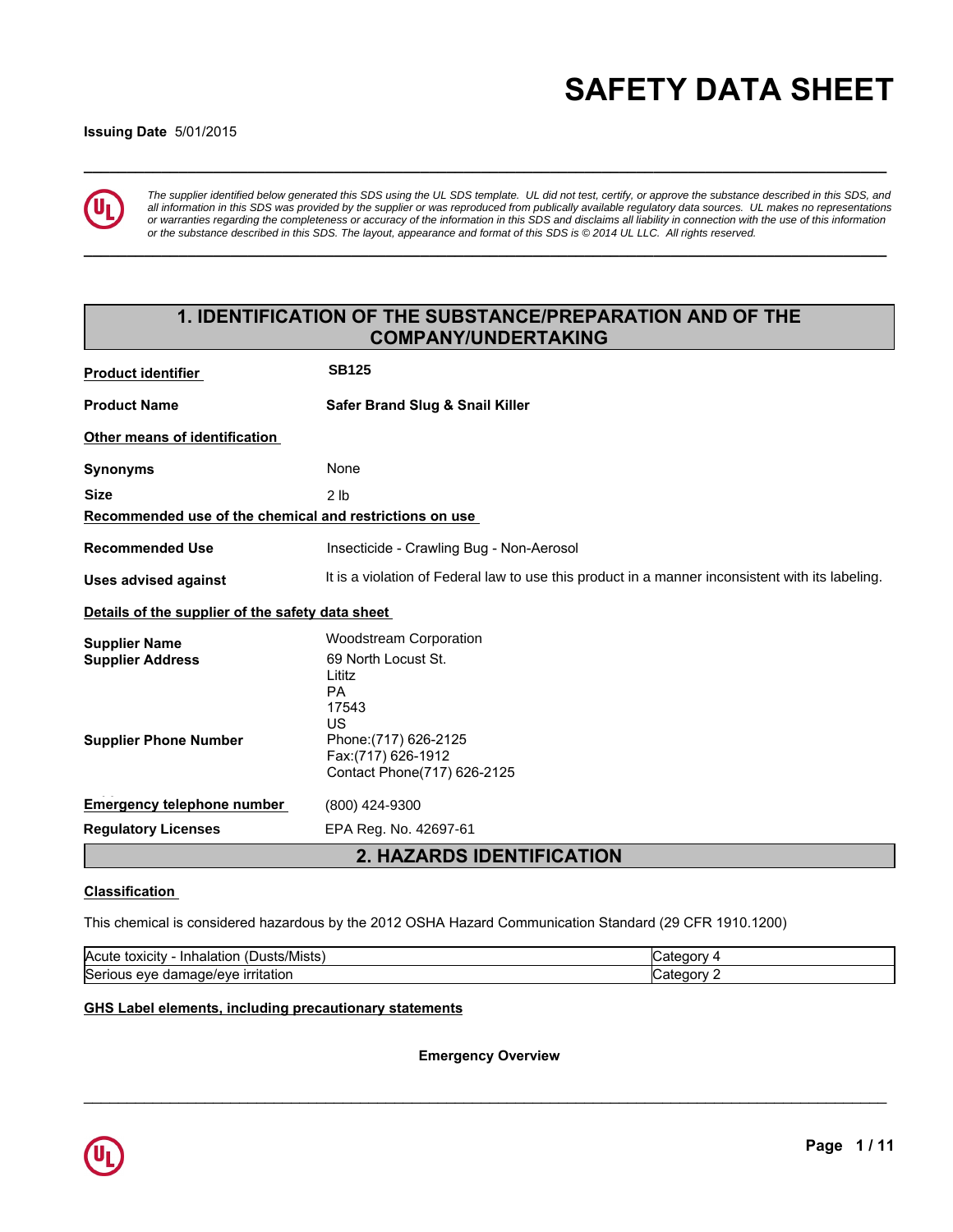| <b>Signal word</b>                                  | Warning                              |               |
|-----------------------------------------------------|--------------------------------------|---------------|
| <b>Hazard Statements</b>                            |                                      |               |
| Harmful if inhaled<br>Causes serious eye irritation |                                      |               |
|                                                     |                                      |               |
|                                                     |                                      |               |
| 〈!`                                                 |                                      |               |
|                                                     |                                      |               |
|                                                     |                                      |               |
|                                                     |                                      |               |
| Appearance Light red                                | <b>Physical State Granular Solid</b> | Odor Odorless |

\_\_\_\_\_\_\_\_\_\_\_\_\_\_\_\_\_\_\_\_\_\_\_\_\_\_\_\_\_\_\_\_\_\_\_\_\_\_\_\_\_\_\_\_\_\_\_\_\_\_\_\_\_\_\_\_\_\_\_\_\_\_\_\_\_\_\_\_\_\_\_\_\_\_\_\_\_\_\_\_\_\_\_\_\_\_\_\_\_\_\_\_\_

#### **Precautionary Statements - Prevention**

Avoid breathing dust/fume/gas/mist/vapors/spray Use only outdoors or in a well-ventilated area Wash face, hands and any exposed skin thoroughly after handling Wear eye/face protection

#### **Precautionary Statements - Response**

#### **Eyes**

IF IN EYES: Rinse cautiously with water for several minutes. Remove contact lenses, if present and easy to do. Continue rinsing If eye irritation persists: Get medical advice/attention

\_\_\_\_\_\_\_\_\_\_\_\_\_\_\_\_\_\_\_\_\_\_\_\_\_\_\_\_\_\_\_\_\_\_\_\_\_\_\_\_\_\_\_\_\_\_\_\_\_\_\_\_\_\_\_\_\_\_\_\_\_\_\_\_\_\_\_\_\_\_\_\_\_\_\_\_\_\_\_\_\_\_\_\_\_\_\_\_\_\_\_\_\_

#### **Inhalation**

IF INHALED: Remove victim to fresh air and keep at rest in a position comfortable for breathing Call a POISON CENTER or doctor/physician if you feel unwell

#### **Precautionary Statements - Storage**

None

**Precautionary Statements - Disposal** None

**Hazards not otherwise classified (HNOC)**

Not applicable

**Unknown Toxicity** 79% of the mixture consists of ingredient(s) of unknown toxicity

#### **Other information**

No information available

**Interactions with Other Chemicals** No information available.

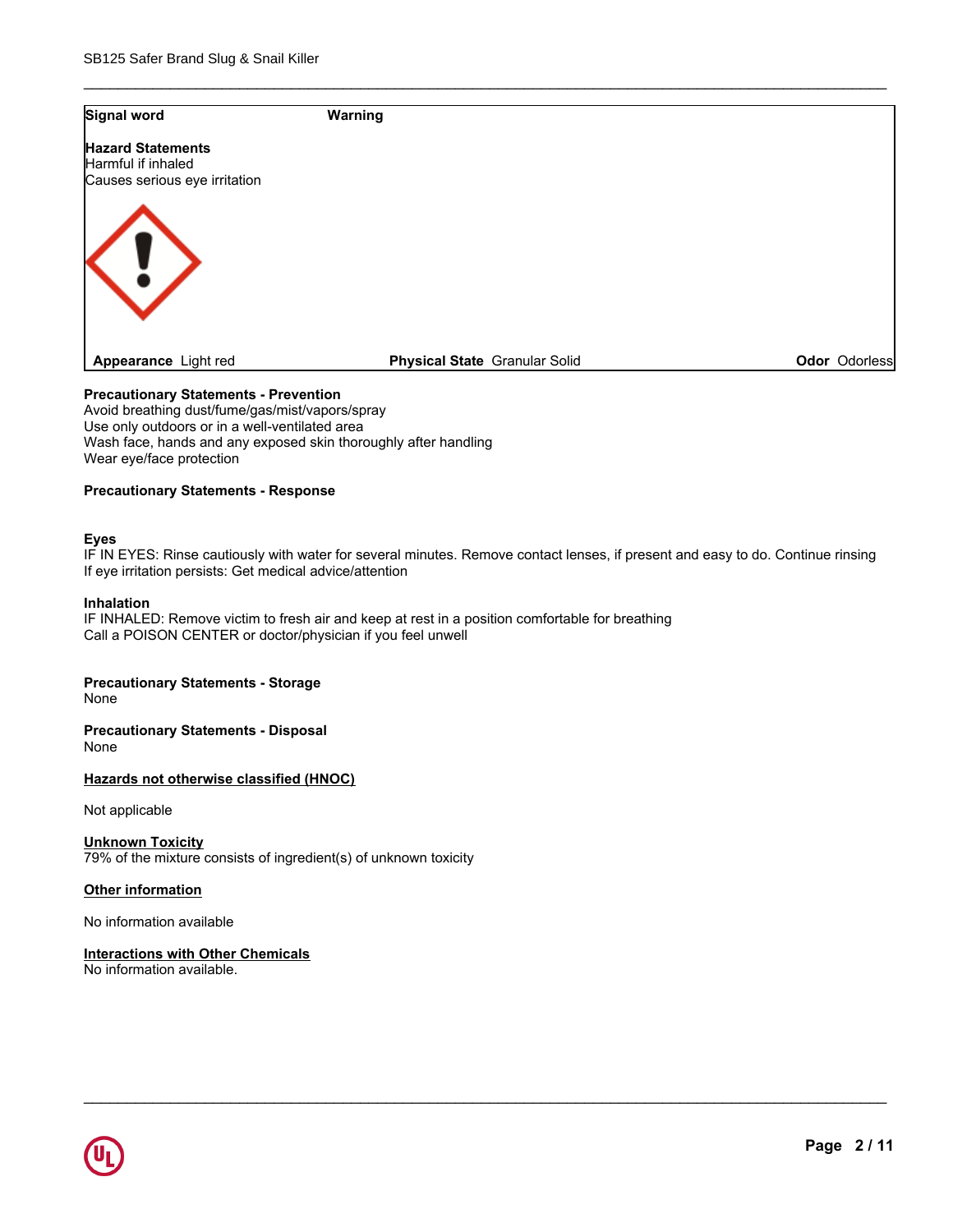## **3. COMPOSITION/INFORMATION ON INGREDIENTS**

\_\_\_\_\_\_\_\_\_\_\_\_\_\_\_\_\_\_\_\_\_\_\_\_\_\_\_\_\_\_\_\_\_\_\_\_\_\_\_\_\_\_\_\_\_\_\_\_\_\_\_\_\_\_\_\_\_\_\_\_\_\_\_\_\_\_\_\_\_\_\_\_\_\_\_\_\_\_\_\_\_\_\_\_\_\_\_\_\_\_\_\_\_

\_\_\_\_\_\_\_\_\_\_\_\_\_\_\_\_\_\_\_\_\_\_\_\_\_\_\_\_\_\_\_\_\_\_\_\_\_\_\_\_\_\_\_\_\_\_\_\_\_\_\_\_\_\_\_\_\_\_\_\_\_\_\_\_\_\_\_\_\_\_\_\_\_\_\_\_\_\_\_\_\_\_\_\_\_\_\_\_\_\_\_\_\_

| <b>Chemical Name</b>                                                                                            | <b>CAS No</b> | Weight-% | <b>Trade Secret</b> |
|-----------------------------------------------------------------------------------------------------------------|---------------|----------|---------------------|
| Calcium carbonate                                                                                               | 471-34-1      | $5 - 10$ |                     |
| Sodium iron(III) ethylenetetraacetate                                                                           | 15708-41-5    |          |                     |
| Sodium carbonate                                                                                                | 497-19-8      | - 5      |                     |
| *The concentration of the contration) of consecutive has been within the contract of the standard concentration |               |          |                     |

\*The exact percentage (concentration) of composition has been withheld as a trade secret

#### **4. FIRST AID MEASURES**

#### **First aid measures**

.

| Rinse immediately with plenty of water, also under the eyelids, for at least 15<br>minutes. Remove contact lenses, if present and easy to do. Continue rinsing.<br>Keep eye wide open while rinsing. Do not rub affected area. Get medical attention<br>if irritation develops and persists. |
|----------------------------------------------------------------------------------------------------------------------------------------------------------------------------------------------------------------------------------------------------------------------------------------------|
| Wash with soap and water.                                                                                                                                                                                                                                                                    |
| Remove to fresh air.                                                                                                                                                                                                                                                                         |
| Rinse mouth immediately and drink plenty of water. Never give anything by mouth<br>to an unconscious person. Do NOT induce vomiting. Call a physician.                                                                                                                                       |
|                                                                                                                                                                                                                                                                                              |

#### **Most important symptoms and effects, both acute and delayed**

**Most Important Symptoms and** Burning sensation. Coughing and/ or wheezing. Difficulty in breathing. **Effects**

#### **Indication of any immediate medical attention and special treatment needed**

**Notes to Physician** Treat symptomatically.

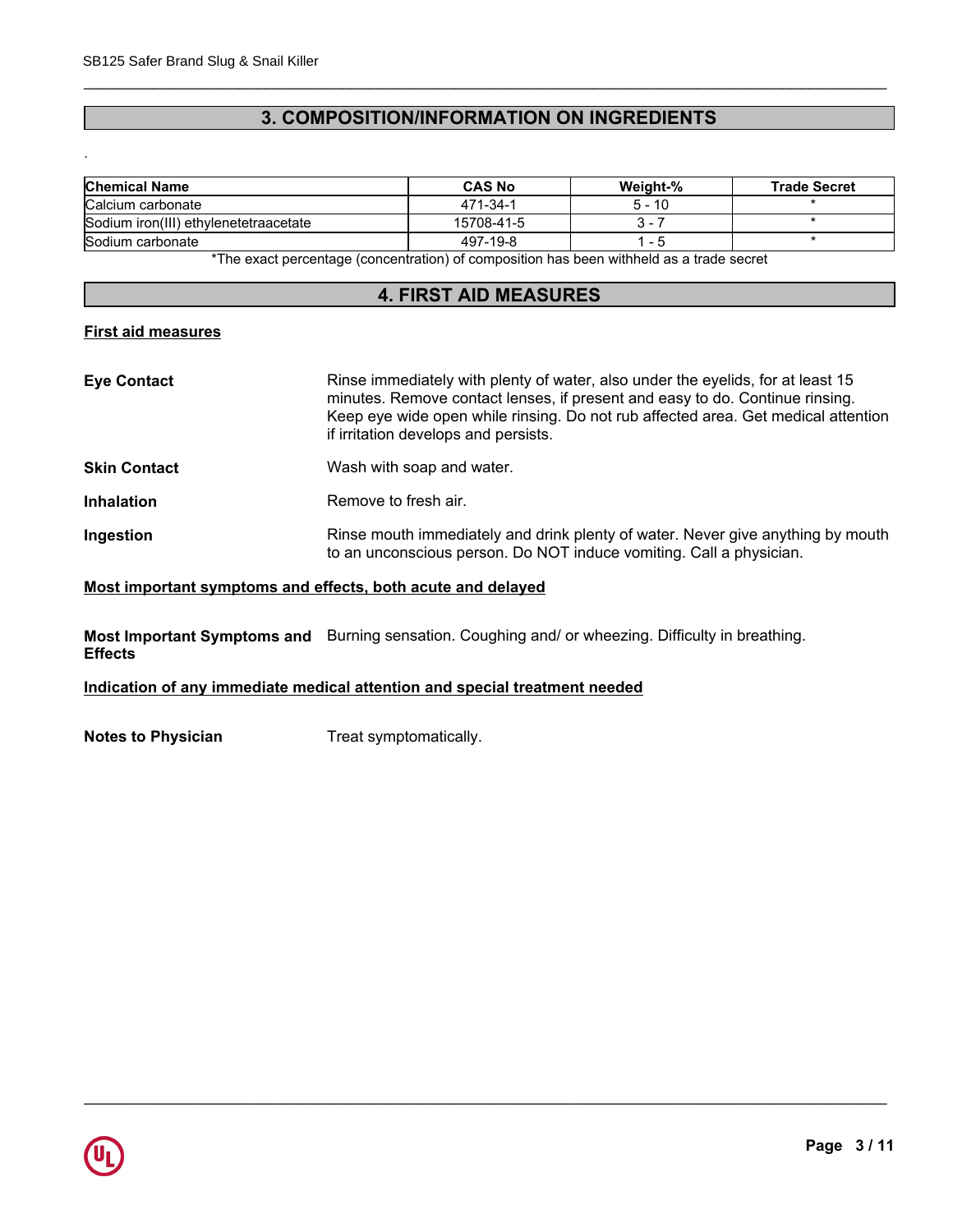## **5. FIRE-FIGHTING MEASURES**

\_\_\_\_\_\_\_\_\_\_\_\_\_\_\_\_\_\_\_\_\_\_\_\_\_\_\_\_\_\_\_\_\_\_\_\_\_\_\_\_\_\_\_\_\_\_\_\_\_\_\_\_\_\_\_\_\_\_\_\_\_\_\_\_\_\_\_\_\_\_\_\_\_\_\_\_\_\_\_\_\_\_\_\_\_\_\_\_\_\_\_\_\_

#### **Suitable Extinguishing Media**

Use extinguishing measures that are appropriate to local circumstances and the surrounding environment.

#### **Unsuitable extinguishing media**

CAUTION: Use of water spray when fighting fire may be inefficient.

#### **Specific Hazards Arising from the Chemical**

No information available.

| <b>Uniform Fire Code</b> | Irritant: Solid |
|--------------------------|-----------------|
|                          | Toxic: Solid    |

**Hazardous Combustion Products** Carbon oxides.

**Explosion Data Sensitivity to Mechanical Impact** No.

#### **Sensitivity to Static Discharge No.**

## **Protective equipment and precautions for firefighters**

As in any fire, wear self-contained breathing apparatus pressure-demand, MSHA/NIOSH (approved or equivalent) and full protective gear.

## **6. ACCIDENTAL RELEASE MEASURES**

#### **Personal precautions, protective equipment and emergency procedures**

| <b>Personal Precautions</b>                          | Avoid contact with skin, eyes or clothing. Use personal protective equipment as required.<br>Ensure adequate ventilation. Avoid generation of dust. Do not breathe dust. |  |  |
|------------------------------------------------------|--------------------------------------------------------------------------------------------------------------------------------------------------------------------------|--|--|
|                                                      |                                                                                                                                                                          |  |  |
| Other Information                                    | Refer to protective measures listed in Sections 7 and 8.                                                                                                                 |  |  |
| <b>Environmental Precautions</b>                     |                                                                                                                                                                          |  |  |
|                                                      |                                                                                                                                                                          |  |  |
| <b>Environmental Precautions</b>                     | Refer to protective measures listed in Sections 7 and 8.                                                                                                                 |  |  |
| Methods and material for containment and cleaning up |                                                                                                                                                                          |  |  |
|                                                      |                                                                                                                                                                          |  |  |
| <b>Methods for Containment</b>                       | Prevent further leakage or spillage if safe to do so.                                                                                                                    |  |  |
| Methods for cleaning up                              | Pick up and transfer to properly labeled containers.                                                                                                                     |  |  |
|                                                      |                                                                                                                                                                          |  |  |

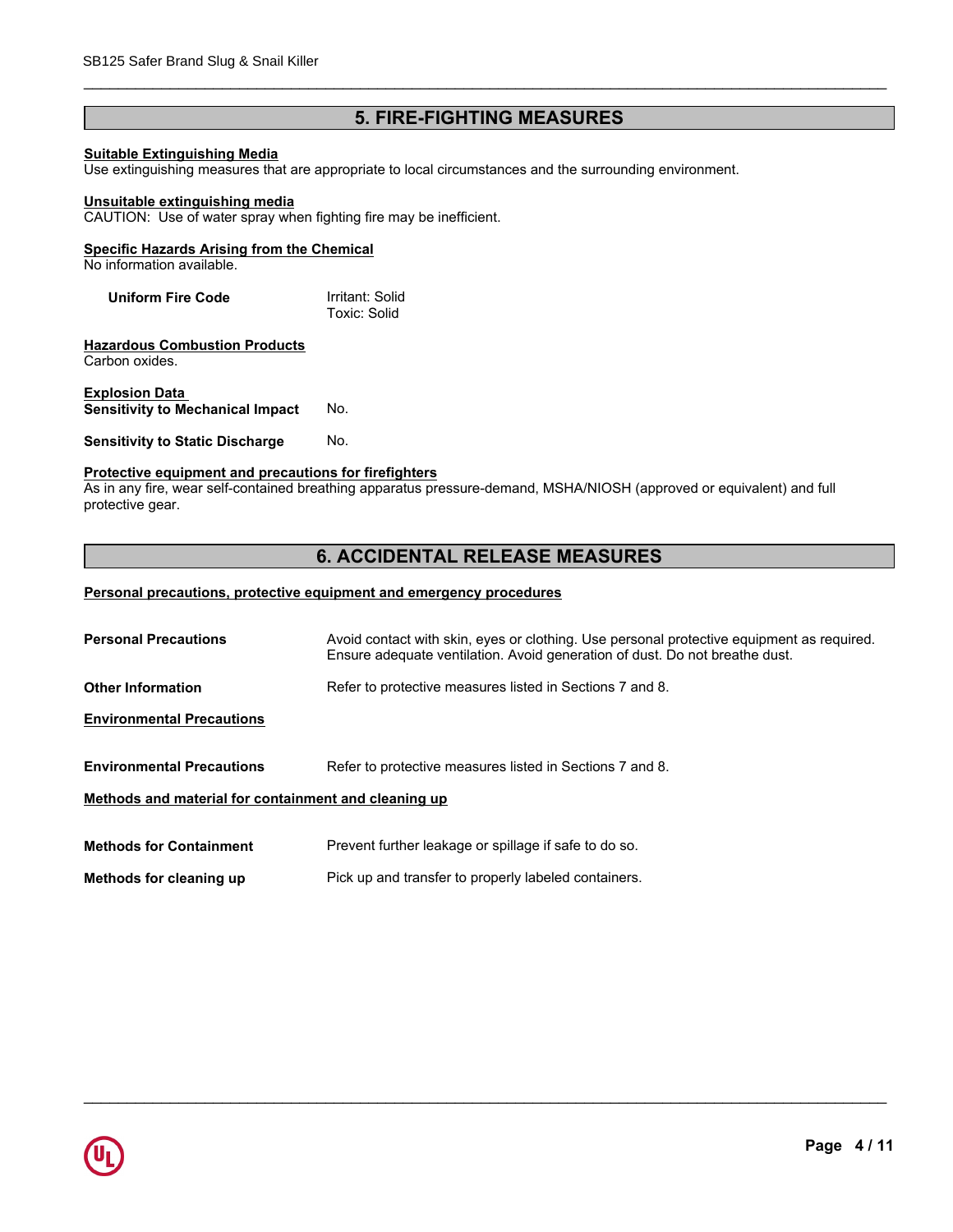## **7. HANDLING AND STORAGE**

\_\_\_\_\_\_\_\_\_\_\_\_\_\_\_\_\_\_\_\_\_\_\_\_\_\_\_\_\_\_\_\_\_\_\_\_\_\_\_\_\_\_\_\_\_\_\_\_\_\_\_\_\_\_\_\_\_\_\_\_\_\_\_\_\_\_\_\_\_\_\_\_\_\_\_\_\_\_\_\_\_\_\_\_\_\_\_\_\_\_\_\_\_

#### **STORAGE AND DISPOSAL**

**Handling** Handle in accordance with good industrial hygiene and safety practice. Avoid contact with Storage: Store in a cool dry place, out of reach of children and domestic animals. Store in original container only.

Disposal: If Empty: Nonrefillable container. Do not reuse or refill this container. Place in trash or offer for recycling if available. If Partly Filled: Call your local solid waste agency for disposal instructions. Never place unused product down any indoor or outdoor  $\mathbf{v}$  vertices the respiratory equipment of  $\mathbf{v}$ drain.

**Incompatible Products** None known based on information supplied.

## **8. EXPOSURE CONTROLS/PERSONAL PROTECTION**

#### **Control parameters**

#### **Exposure Guidelines**

| <b>Control parameters</b>                           |                   |                                                                                                                                 |                                                                                |
|-----------------------------------------------------|-------------------|---------------------------------------------------------------------------------------------------------------------------------|--------------------------------------------------------------------------------|
| <b>Exposure Guidelines</b>                          |                   |                                                                                                                                 |                                                                                |
| <b>Chemical Name</b>                                | <b>ACGIH TLV</b>  | <b>OSHA PEL</b>                                                                                                                 | <b>NIOSH IDLH</b>                                                              |
| Calcium carbonate<br>471-34-1                       |                   | TWA: $15 \text{ mg/m}^3$<br>TWA: $5 \text{ mg/m}^3$<br>(vacated) TWA: $15 \text{ mg/m}^3$<br>(vacated) TWA: 5 mg/m <sup>3</sup> | TWA: $5 \text{ mg/m}^3$ respirable dust<br>TWA: $10 \text{ mg/m}^3$ total dust |
| Sodium iron(III) ethylenetetraacetate<br>15708-41-5 | TWA: 1 $mq/m3 Fe$ | (vacated) TWA: 1 mg/m <sup>3</sup> Fe                                                                                           | TWA: 1 $mq/m3$ Fe                                                              |

**Other Exposure Guidelines** Vacated limits revoked by the Court of Appeals decision in AFL-CIO v. OSHA, 965 F.2d 962 (11th Cir., 1992) See section 15 for national exposure control parameters

#### **Appropriate engineering controls**

| <b>Engineering Measures</b> | Showers             |
|-----------------------------|---------------------|
|                             | Eyewash stations    |
|                             | Ventilation systems |

#### **Individual protection measures, such as personal protective equipment**

| <b>Eye/Face Protection</b>      | If splashes are likely to occur:. Wear safety glasses with side shields (or goggles). None<br>required for consumer use.                                                                                                                       |
|---------------------------------|------------------------------------------------------------------------------------------------------------------------------------------------------------------------------------------------------------------------------------------------|
| <b>Skin and Body Protection</b> | Wear protective gloves and protective clothing.                                                                                                                                                                                                |
| <b>Respiratory Protection</b>   | No protective equipment is needed under normal use conditions. If exposure limits are<br>exceeded or irritation is experienced, ventilation and evacuation may be required.                                                                    |
| <b>Hygiene Measures</b>         | Handle in accordance with good industrial hygiene and safety practice. Avoid contact with<br>skin, eyes or clothing. Wear suitable gloves and eye/face protection. Do not eat, drink or<br>smoke when using this product. Do not breathe dust. |

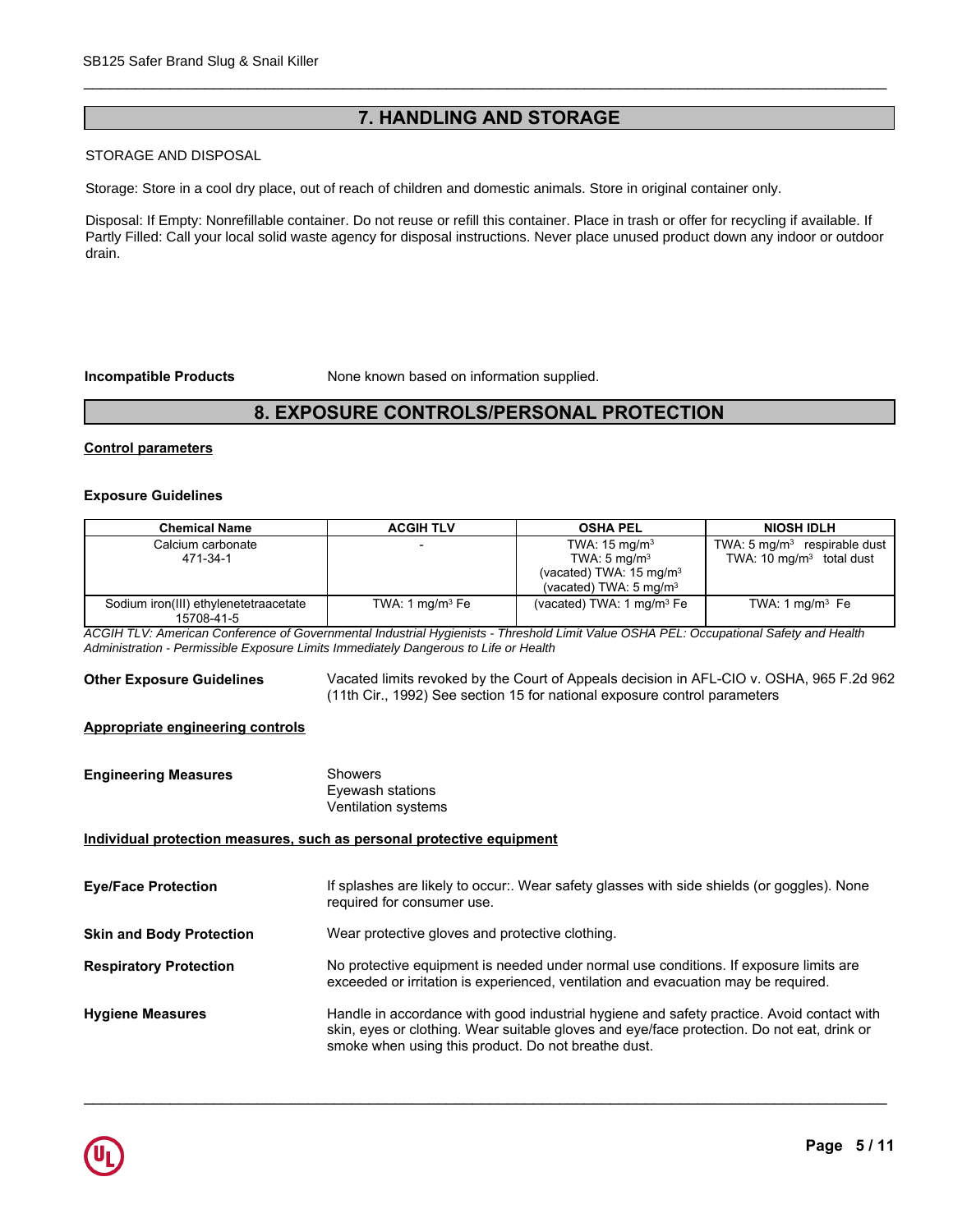# **9. PHYSICAL AND CHEMICAL PROPERTIES**

\_\_\_\_\_\_\_\_\_\_\_\_\_\_\_\_\_\_\_\_\_\_\_\_\_\_\_\_\_\_\_\_\_\_\_\_\_\_\_\_\_\_\_\_\_\_\_\_\_\_\_\_\_\_\_\_\_\_\_\_\_\_\_\_\_\_\_\_\_\_\_\_\_\_\_\_\_\_\_\_\_\_\_\_\_\_\_\_\_\_\_\_\_

## **Physical and Chemical Properties**

**Particle Size Distribution**

| <b>Physical State</b>                                   | <b>Granular Solid</b>    |                       |                          |
|---------------------------------------------------------|--------------------------|-----------------------|--------------------------|
| Appearance                                              | Light red                | Odor                  | Odorless                 |
| Color                                                   | No information available | <b>Odor Threshold</b> | No information available |
|                                                         |                          |                       |                          |
| <b>Property</b>                                         | Values                   | <b>Remarks Method</b> |                          |
| рH                                                      | 7.3                      | None known            |                          |
| Melting / freezing point                                | No data available        | None known            |                          |
| Boiling point / boiling range                           | No data available        | None known            |                          |
| <b>Flash Point</b>                                      | No data available        | None known            |                          |
| <b>Evaporation Rate</b>                                 | No data available        | None known            |                          |
| Flammability (solid, gas)                               | No data available        | None known            |                          |
| <b>Flammability Limit in Air</b>                        |                          |                       |                          |
| <b>Upper flammability limit</b>                         | No data available        |                       |                          |
| Lower flammability limit                                | No data available        |                       |                          |
| Vapor pressure                                          | No data available        | None known            |                          |
| Vapor density                                           | No data available        | None known            |                          |
| <b>Specific Gravity</b>                                 | No data available        | None known            |                          |
| <b>Water Solubility</b>                                 | Insoluble                | None known            |                          |
| Solubility in other solvents                            | No data available        | None known            |                          |
| Partition coefficient: n-octanol/waterNo data available |                          | None known            |                          |
| <b>Autoignition temperature</b>                         | No data available        | None known            |                          |
| <b>Decomposition temperature</b>                        | No data available        | None known            |                          |
| <b>Kinematic viscosity</b>                              | No data available        | None known            |                          |
| <b>Dynamic viscosity</b>                                | No data available        | None known            |                          |
| <b>Explosive properties</b>                             | No data available        |                       |                          |
| <b>Oxidizing Properties</b>                             | No data available        |                       |                          |
| <b>Other Information</b>                                |                          |                       |                          |
| <b>Softening Point</b>                                  | No data available        |                       |                          |
| <b>VOC Content (%)</b>                                  | No data available        |                       |                          |
| <b>Particle Size</b>                                    | No data available        |                       |                          |

# <mark>s Method</mark><br><sub>I</sub>own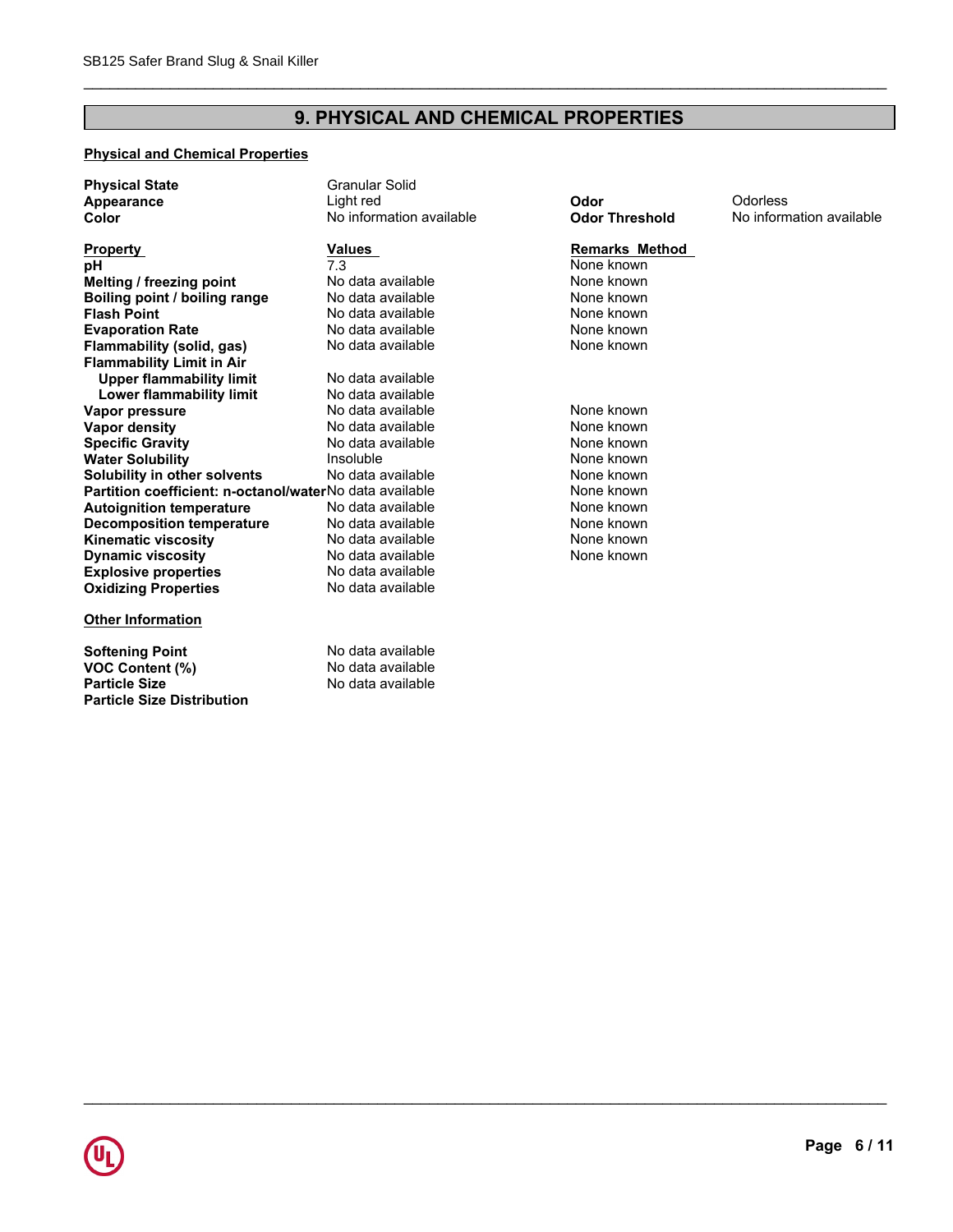## **10. STABILITY AND REACTIVITY**

\_\_\_\_\_\_\_\_\_\_\_\_\_\_\_\_\_\_\_\_\_\_\_\_\_\_\_\_\_\_\_\_\_\_\_\_\_\_\_\_\_\_\_\_\_\_\_\_\_\_\_\_\_\_\_\_\_\_\_\_\_\_\_\_\_\_\_\_\_\_\_\_\_\_\_\_\_\_\_\_\_\_\_\_\_\_\_\_\_\_\_\_\_

#### **Reactivity**

No data available.

#### **Chemical stability**

Stable under recommended storage conditions.

#### **Possibility of Hazardous Reactions**

None under normal processing.

#### **Hazardous Polymerization**

Hazardous polymerization does not occur.

#### **Conditions to avoid**

Excessive heat.

#### **Incompatible materials**

None known based on information supplied.

#### **Hazardous Decomposition Products**

Carbon oxides.

## **11. TOXICOLOGICAL INFORMATION**

#### **Information on likely routes of exposure**

| <b>Product Information</b> |  |
|----------------------------|--|
|----------------------------|--|

| <b>Inhalation</b>   | Specific test data for the substance or mixture is not available. May cause irritation of<br>respiratory tract. Harmful by inhalation. (based on components).                                               |
|---------------------|-------------------------------------------------------------------------------------------------------------------------------------------------------------------------------------------------------------|
| <b>Eye Contact</b>  | Specific test data for the substance or mixture is not available. Expected to be an irritant<br>based on components. May cause redness, itching, and pain. May cause temporary eye<br>irritation.           |
| <b>Skin Contact</b> | Specific test data for the substance or mixture is not available. May cause irritation.<br>Prolonged contact may cause redness and irritation.                                                              |
| Ingestion           | Specific test data for the substance or mixture is not available. Ingestion may cause<br>irritation to mucous membranes. Ingestion may cause gastrointestinal irritation, nausea,<br>vomiting and diarrhea. |

#### **Component Information**

| <b>Chemical Name</b>           | Oral LD50            | Dermal LD50 | <b>Inhalation LC50</b>               |
|--------------------------------|----------------------|-------------|--------------------------------------|
| Calcium carbonate<br>1471-34-1 | $= 6450$ mg/kg (Rat) |             |                                      |
| Sodium carbonate<br>  497-19-8 | $= 4090$ mg/kg (Rat) |             | $= 2300$ mg/m <sup>3</sup> (Rat) 2 h |

#### **Information on toxicological effects**

**Symptoms** May cause redness and tearing of the eyes. Coughing and/ or wheezing.

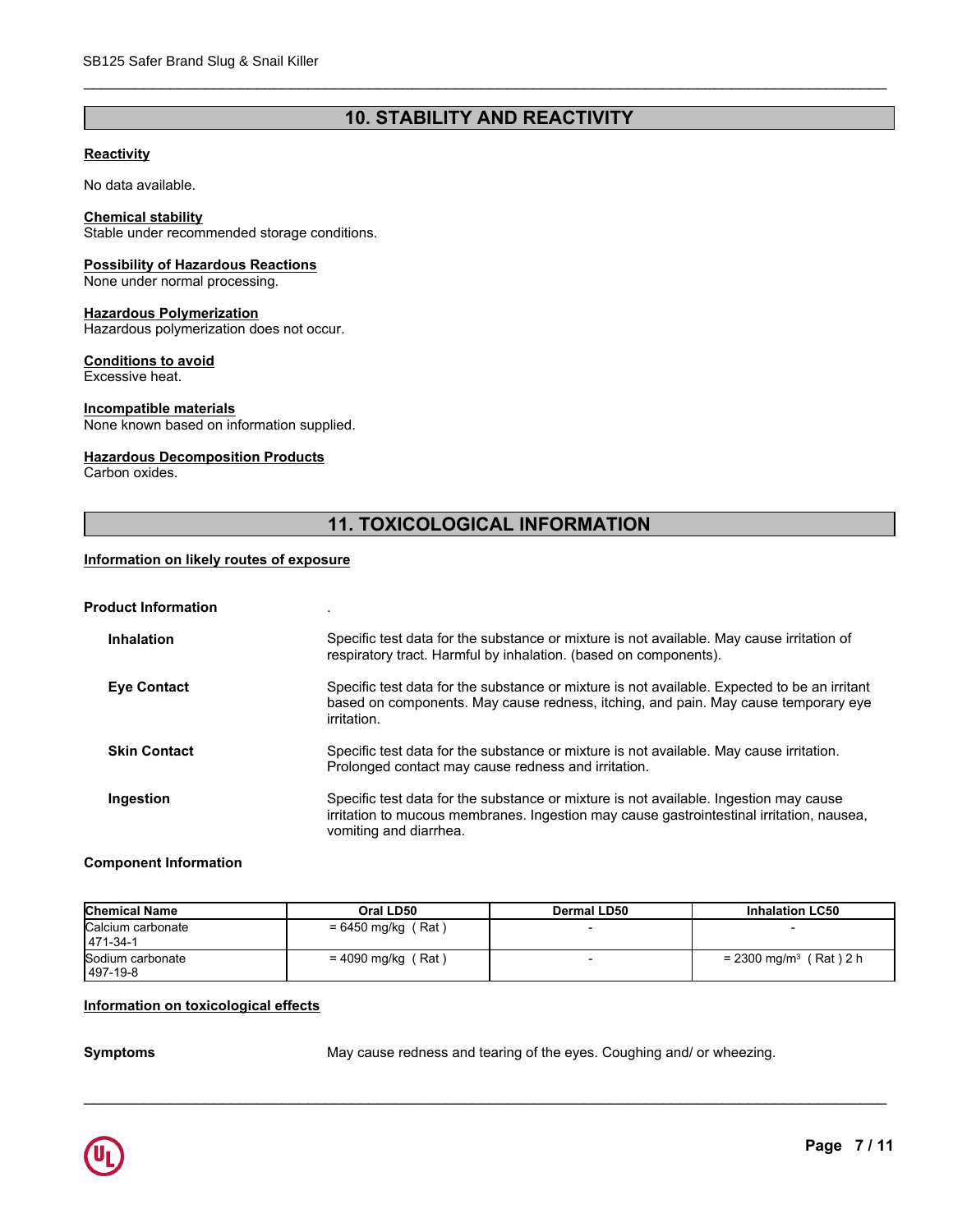#### **Delayed and immediate effects as well as chronic effects from short and long-term exposure**

\_\_\_\_\_\_\_\_\_\_\_\_\_\_\_\_\_\_\_\_\_\_\_\_\_\_\_\_\_\_\_\_\_\_\_\_\_\_\_\_\_\_\_\_\_\_\_\_\_\_\_\_\_\_\_\_\_\_\_\_\_\_\_\_\_\_\_\_\_\_\_\_\_\_\_\_\_\_\_\_\_\_\_\_\_\_\_\_\_\_\_\_\_

| <b>Sensitization</b>            | No information available.                                           |
|---------------------------------|---------------------------------------------------------------------|
| <b>Mutagenic Effects</b>        | No information available.                                           |
| Carcinogenicity                 | Contains no ingredient listed as a carcinogen.                      |
| <b>Reproductive Toxicity</b>    | No information available.                                           |
| <b>STOT - single exposure</b>   | No information available.                                           |
| <b>STOT - repeated exposure</b> | No information available.                                           |
| <b>Chronic Toxicity</b>         | No known effect based on information supplied.                      |
| <b>Target Organ Effects</b>     | Eyes. Respiratory system. Gastrointestinal tract (GI). Liver. Skin. |
| <b>Aspiration Hazard</b>        | No information available.                                           |

#### **Numerical measures of toxicity Product Information**

**The following values are calculated based on chapter 3.1 of the GHS document**

**ATEmix (oral)** 8,544.00 mg/kg **ATEmix (dermal)** 5,250.00 mg/kg (ATE) **ATEmix (inhalation-dust/mist)** 4.16 mg/l

## **12. ECOLOGICAL INFORMATION**

#### **Ecotoxicity**

The environmental impact of this product has not been fully investigated.

| <b>Chemical Name</b> | <b>Toxicity to Algae</b> | <b>Toxicity to Fish</b>   | <b>Toxicity to</b><br><b>Microorganisms</b> | Daphnia Magna (Water<br>Flea) |
|----------------------|--------------------------|---------------------------|---------------------------------------------|-------------------------------|
| Sodium carbonate     | 120h EC50: $= 242$ mg/L  | 96h LC50: $=$ 300 mg/L    |                                             | 48h $EC50:$ = 265 mg/L        |
| 497-19-8             | (Nitzschia)              | (Lepomis macrochirus) 96h |                                             |                               |
|                      |                          | LC50: 310 - 1220 mg/L     |                                             |                               |
|                      |                          | (Pimephales promelas)     |                                             |                               |

\_\_\_\_\_\_\_\_\_\_\_\_\_\_\_\_\_\_\_\_\_\_\_\_\_\_\_\_\_\_\_\_\_\_\_\_\_\_\_\_\_\_\_\_\_\_\_\_\_\_\_\_\_\_\_\_\_\_\_\_\_\_\_\_\_\_\_\_\_\_\_\_\_\_\_\_\_\_\_\_\_\_\_\_\_\_\_\_\_\_\_\_\_

#### **Persistence and Degradability**

No information available.

#### **Bioaccumulation**

No information available

#### **Other adverse effects**

No information available.

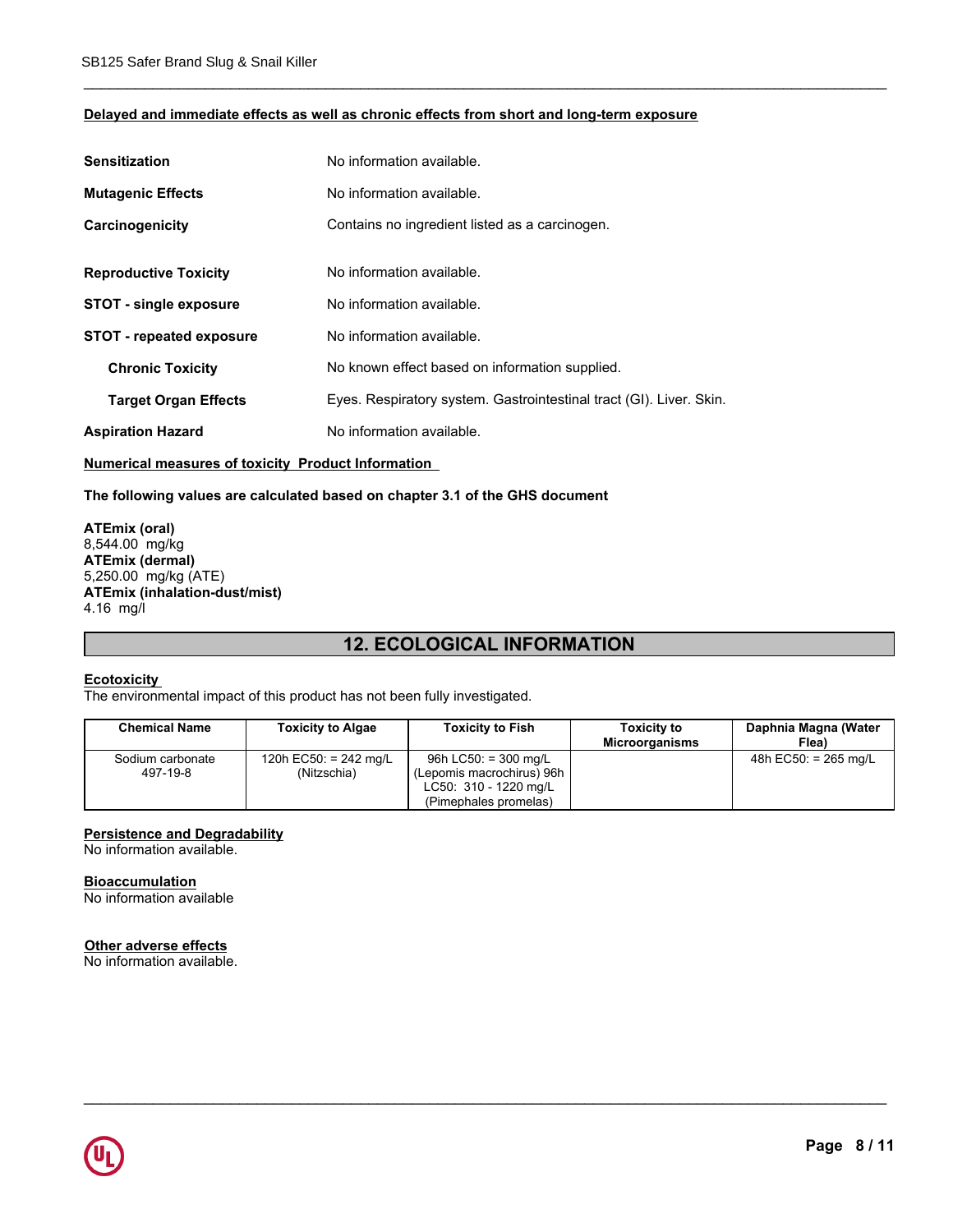## **13. DISPOSAL CONSIDERATIONS**

\_\_\_\_\_\_\_\_\_\_\_\_\_\_\_\_\_\_\_\_\_\_\_\_\_\_\_\_\_\_\_\_\_\_\_\_\_\_\_\_\_\_\_\_\_\_\_\_\_\_\_\_\_\_\_\_\_\_\_\_\_\_\_\_\_\_\_\_\_\_\_\_\_\_\_\_\_\_\_\_\_\_\_\_\_\_\_\_\_\_\_\_\_

#### **Waste treatment methods**

| <b>Disposal methods</b>       | This material, as supplied, is not a hazardous waste according to Federal regulations (40<br>CFR 261). This material could become a hazardous waste if it is mixed with or otherwise<br>comes in contact with a hazardous waste, if chemical additions are made to this material, or<br>if the material is processed or otherwise altered. Consult 40 CFR 261 to determine whether<br>the altered material is a hazardous waste. Consult the appropriate state, regional, or local<br>regulations for additional requirements. |
|-------------------------------|--------------------------------------------------------------------------------------------------------------------------------------------------------------------------------------------------------------------------------------------------------------------------------------------------------------------------------------------------------------------------------------------------------------------------------------------------------------------------------------------------------------------------------|
| <b>Contaminated Packaging</b> | Dispose of contents/containers in accordance with local regulations.                                                                                                                                                                                                                                                                                                                                                                                                                                                           |

#### **California Hazardous Waste Codes** 232

This product contains one or more substances that are listed with the State of California as a hazardous waste.

| Chemical<br>Name                  | azardous Waste<br>$\sim$ $\sim$ $\sim$ $\sim$<br>sevnia tr<br>ша |
|-----------------------------------|------------------------------------------------------------------|
| ≅carbonate≅<br>sodium<br>497-19-8 | `orrosive                                                        |

## **14. TRANSPORT INFORMATION**

| <b>DOT</b>      | <b>NOT REGULATED</b> |
|-----------------|----------------------|
| <b>TDG</b>      | Not regulated        |
| <b>MEX</b>      | Not regulated        |
| <b>ICAO</b>     | Not regulated        |
| <b>IATA</b>     | Not regulated        |
| <b>IMDG/IMO</b> | Not regulated        |
| RID             | Not regulated        |
| <b>ADR</b>      | Not regulated        |
| <b>ADN</b>      | Not regulated        |
|                 |                      |

## **15. REGULATORY INFORMATION**

## **International Inventories**

TSCA Complies<br>DSL Mill Compo All components are listed either on the DSL or NDSL.

\_\_\_\_\_\_\_\_\_\_\_\_\_\_\_\_\_\_\_\_\_\_\_\_\_\_\_\_\_\_\_\_\_\_\_\_\_\_\_\_\_\_\_\_\_\_\_\_\_\_\_\_\_\_\_\_\_\_\_\_\_\_\_\_\_\_\_\_\_\_\_\_\_\_\_\_\_\_\_\_\_\_\_\_\_\_\_\_\_\_\_\_\_

**TSCA** - United States Toxic Substances Control Act Section 8(b) Inventory **DSL/NDSL** - Canadian Domestic Substances List/Non-Domestic Substances List

#### **US Federal Regulations**

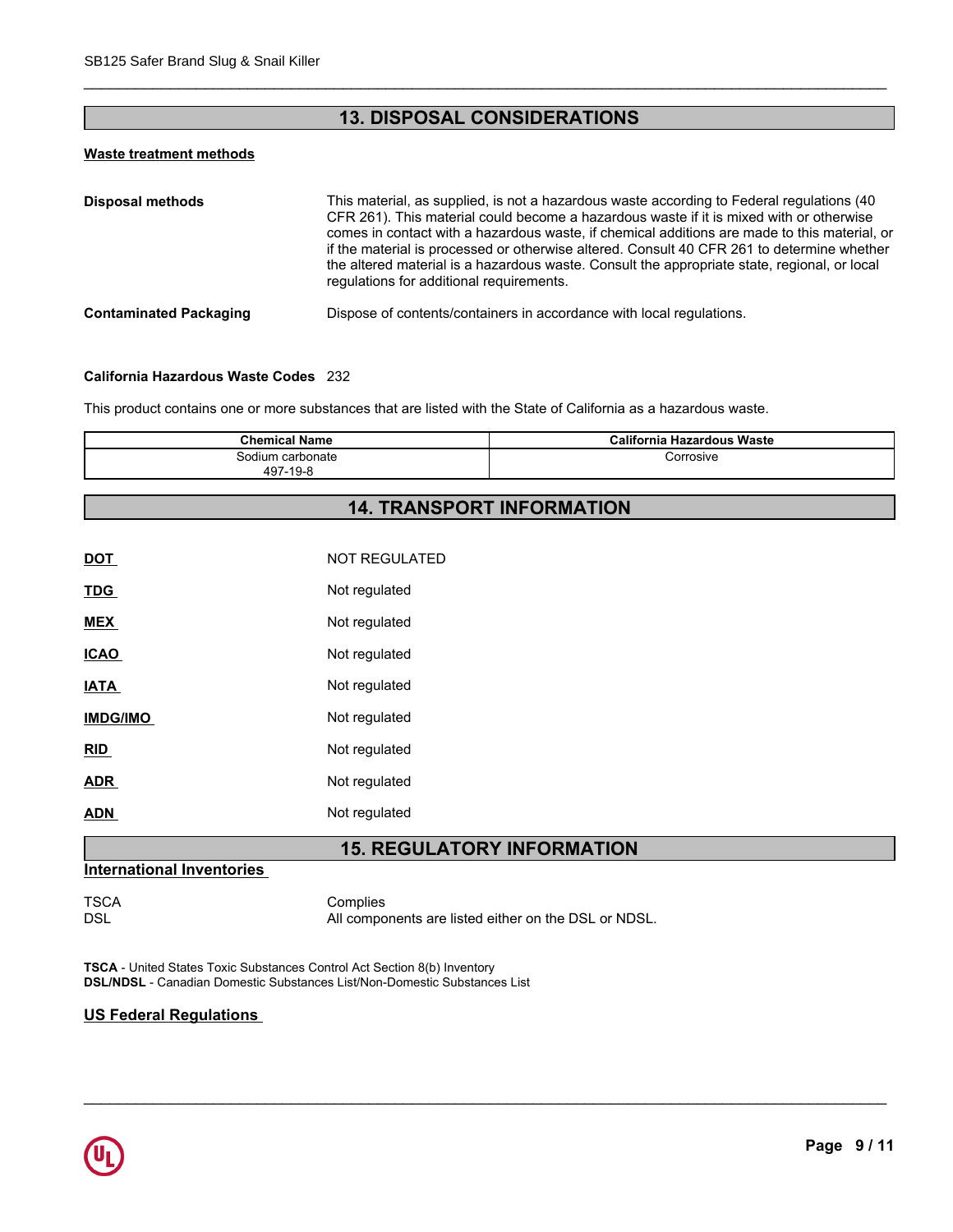#### **SARA 313**

Section 313 of Title III of the Superfund Amendments and Reauthorization Act of 1986 (SARA). This product does not contain any chemicals which are subject to the reporting requirements of the Act and Title 40 of the Code of Federal Regulations, Part 372

\_\_\_\_\_\_\_\_\_\_\_\_\_\_\_\_\_\_\_\_\_\_\_\_\_\_\_\_\_\_\_\_\_\_\_\_\_\_\_\_\_\_\_\_\_\_\_\_\_\_\_\_\_\_\_\_\_\_\_\_\_\_\_\_\_\_\_\_\_\_\_\_\_\_\_\_\_\_\_\_\_\_\_\_\_\_\_\_\_\_\_\_\_

| SARA 311/312 Hazard Categories    |     |  |
|-----------------------------------|-----|--|
| <b>Acute Health Hazard</b>        | Yes |  |
| <b>Chronic Health Hazard</b>      | Nο  |  |
| <b>Fire Hazard</b>                | No  |  |
| Sudden release of pressure hazard | No  |  |
| <b>Reactive Hazard</b>            | No  |  |
|                                   |     |  |

#### **CWA (Clean Water Act)**

This product does not contain any substances regulated as pollutants pursuant to the Clean Water Act (40 CFR 122.21 and 40 CFR 122.42)

#### **CERCLA**

This material, as supplied, does not contain any substances regulated as hazardous substances under the Comprehensive Environmental Response Compensation and Liability Act (CERCLA) (40 CFR 302) or the Superfund Amendments and Reauthorization Act (SARA) (40 CFR 355). There may be specific reporting requirements at the local, regional, or state level pertaining to releases of this material

#### **US State Regulations**

#### **California Proposition 65**

This product does not contain any Proposition 65 chemicals.

**Chemical Actions**<br> **Chemical Actions**<br> **Chemical Actions**<br> **Chemical Actions**<br> **Chemical Proferent Actions Pennet Actions**<br> **Chemical Proferent Actions Pennet Actions Action Agency and is subject to certain labeling<br>
In f** requirements under federal pesticide law. These requirements differ from the classification criteria and hazard information required for safety data sheets and for workplace labels of non-pesticide chemicals. The hazard information required on the pesticide label **International Regulations**  This chemical is a pesticide product registered by the Environmental Protection Agency and is subject to certain labeling is reproduced below. The pesticide label also includes other important information, including directions for use.

#### **Mexico Mexico Mexico Mexico Mexico Mexico Mexico Mexico Mexico Mexico Mexico Mexico Mexico** Pesticide Label Signal Word: Caution

Causes moderate eye irritation. Avoid contact with eyes or clothing. Prolonged or frequently repeated skin contact may cause **Component Carcinogen Status Exposure Limits** allergic reactions in some individuals. Wash thoroughly with soap and water after handling this product and before eating, drinking, chewing gum, or using tobacco.

Environmental Hazards: **Environmental** Hazards:

For terrestrial uses: Do not apply directly to water, or to areas where surface water is present or to intertidal areas below the mean **Canada** high water mark. Do not contaminate water when disposing of equipment washwaters or rinsate.

## **16. OTHER INFORMATION**

**NFPA Health Hazards** 2 **Flammability** 0

\_\_\_\_\_\_\_\_\_\_\_\_\_\_\_\_\_\_\_\_\_\_\_\_\_\_\_\_\_\_\_\_\_\_\_\_\_\_\_\_\_\_\_\_\_\_\_\_\_\_\_\_\_\_\_\_\_\_\_\_\_\_\_\_\_\_\_\_\_\_\_\_\_\_\_\_\_\_\_\_\_\_\_\_\_\_\_\_\_\_\_\_\_

**Instability** 0 **Physical and Chemical Hazards** -